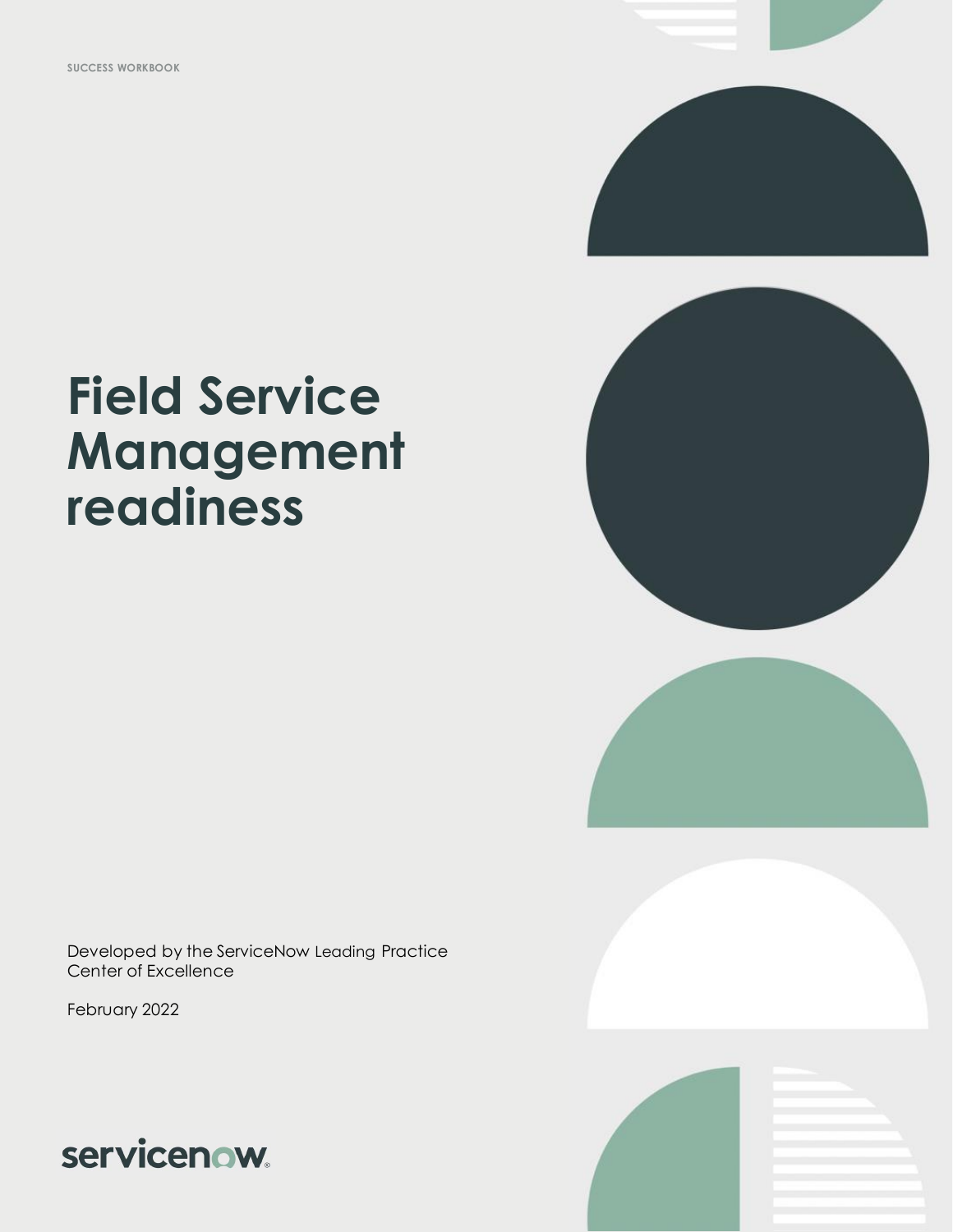# **What is Field Service Management?**

ServiceNow® Field Service Management connects field service with other teams and mobile tools so you can quickly respond to and prevent issues. Using Field Service Management helps you make sure work is done the first time, maximizes uptime, and improves efficiency, empowering both your workers and your customers.

There are three common critical success factors among customers that have successfully implemented Field Service Management:

- 1. They're aware of key implementation risks and pitfalls and have a plan to prevent them.
- 2. They take the time to create an optimal design based on what they need the application for. Doing this helps them take advantage of new features in future releases.
- 3. They assemble a team with the right skills, including experience with ServiceNow's Field Service Management product, and at least one executive sponsor.

# **Who should read this workbook?**

The implementation owner—who may be a primary business stakeholder, project manager, or other stakeholder who manages the project and decision-making process—uses this workbook when:

• A ServiceNow expert has provided a scoped plan and they're using this checklist to prepare

OR

They don't have an implementation project plan yet and they're using this checklist to create one

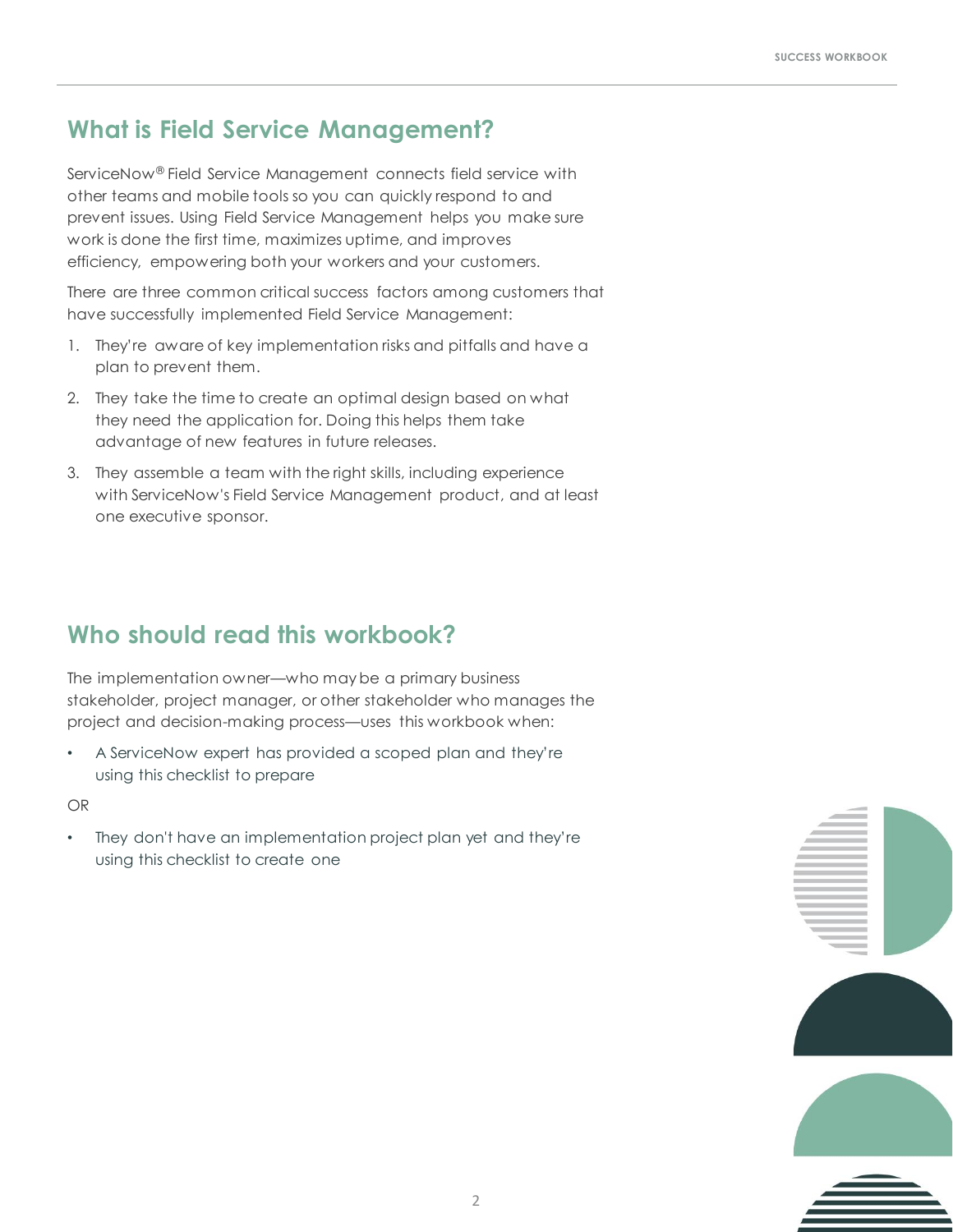# **What will this workbook help me do?**

This readiness checklist *will***:**

- Help you align with ServiceNow leading practices to expedite readiness and enhance the design phase
- Highlight the standard steps to prepare for implementation
- Outline the design phase homework
- Prepare you for some of the major decisions you'll make during implementation design
- Prepare you to understand the level of effort and complexity involved in creating a plan to collect and cleanse your data before you implement Field Service Management

This readiness checklist *will not***:**

- Provide specific implementation guidance
	- ⎼ For implementation planning and assistance, engage a [ServiceNow certified partner](https://www.servicenow.com/success/playbook/partner-management-guide.html) or [ServiceNow Expert Services](https://www.servicenow.com/services/expert-services.html) if you don't have this expertise internally.
	- You can also find resources to support design, configuration, or [testing activities through Now Create and the Field Service](https://nowlearning.service-now.com/nowcreate?id=sp_overview&sp_id=226db12ddb701c9077c0ce46b99619da)  Management Digital Foundations Success Pack.

# **How to use this workbook**

This readiness checklist will guide you through the steps to get started with ServiceNow Field Service Management so you can be certain that the way you're using ServiceNow achieves your business objectives.

Start by reviewing the table of contents page showing each step. From there, proceed through the document to each section.

Hyperlinks are included throughout the document so you can navigate back and forth between the table of contents page and the different sections for each step.

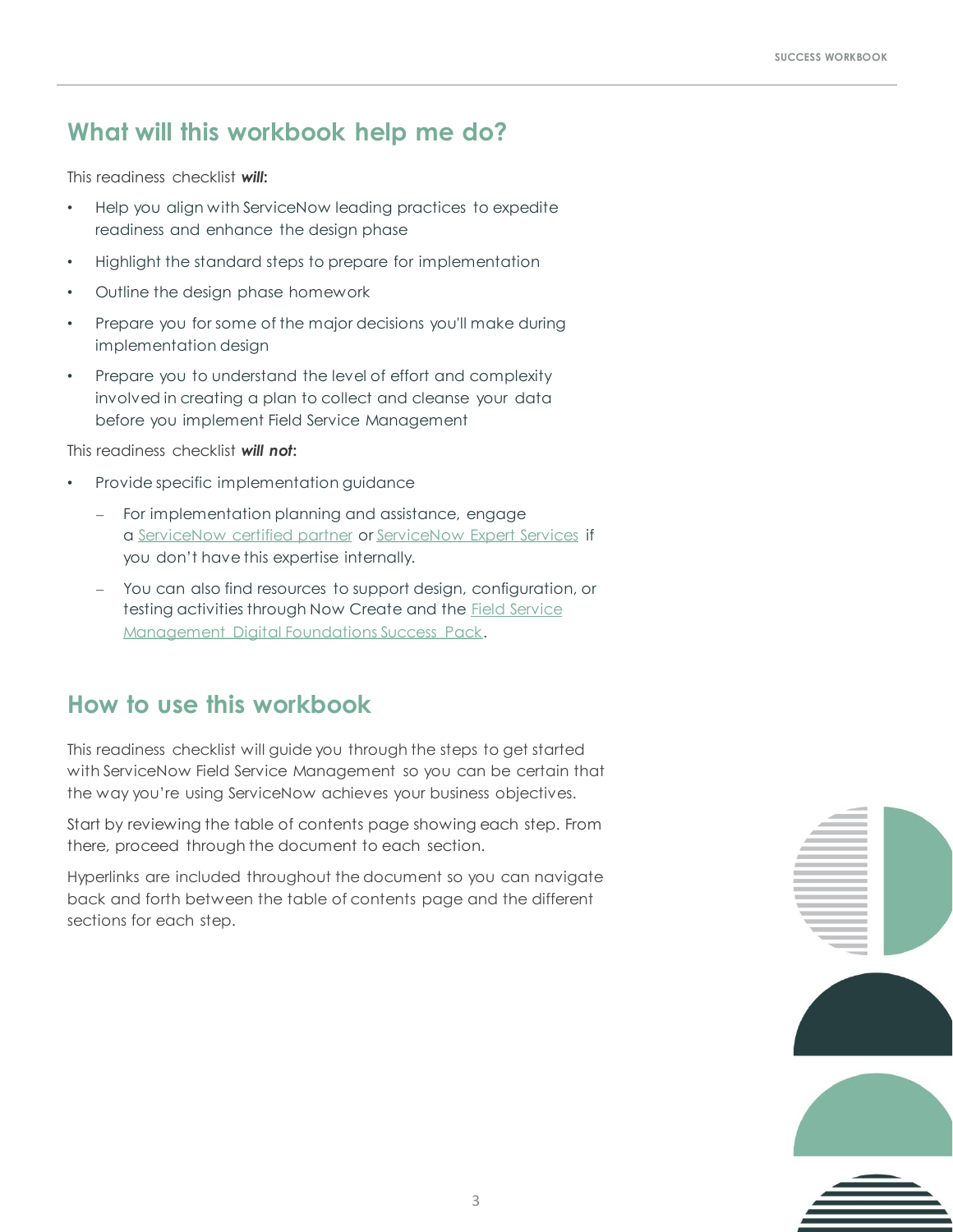# **Workbook Checklist: Field Service Management readiness**

# **[Step 1: Confirm the prerequisites](#page-4-0)**

- $\Box$  Review the Field Service Management functionality to make sure it aligns with your business objectives.
- $\Box$  Confirm the underlying platform health and functionality.
- □ Organize a team and collect your Field Service Management data.
- Work with an implementation team with ServiceNow Field Service Management expertise.

# **[Step 2: Refine your vision, business objectives, and measures of success](#page-6-0)**

- Document your key goals and identify the potential risks.
- Confirm how you'll measure and communicate your success.

# **[Step 3: Assess your team's readiness](#page-7-0)**

- I Identify and prepare your team members.
- □ Confirm that your team has had the proper training.
- $\Box$  Make sure your team members are available during the project.

### **[Step 4: Create a structure for governance](#page-9-0)**

 Establish an implementation governance committee that's strategic and operational for Field Service Management.

### **[Step 5: Plan your communications and user training](#page-10-0)**

- $\Box$  Build a marketing plan to encourage adoption and explain the implementation's benefits.
- □ Build a training plan for all user types.

### **[Step 6: Plan your implementation design](#page-11-0)**

- □ Learn about your current processes and collect supporting documents.
- Document all required integrations.
- $\Box$  Identify the priorities for a phased approach.

### **[Step 7: Follow the Now Create methodology](#page-12-0)**

Review the Now Create phases to help you maximize value throughout your implementation.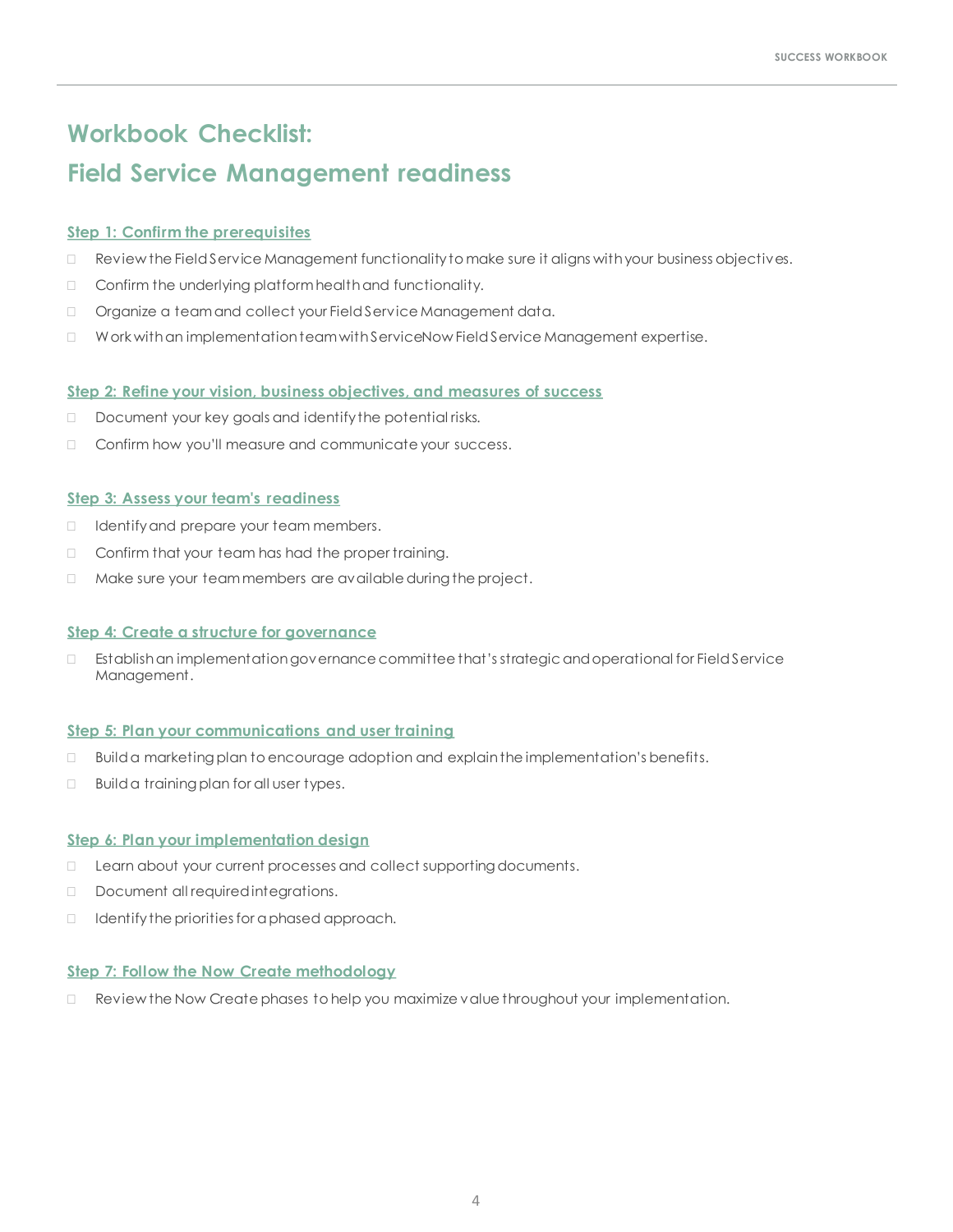# **Step 1: Confirm the prerequisites**

Take the time to understand Field Service Management's capabilities and features as you consider what you'll need to do to gain the value you expect from your implementation.

# **1. Review Field Service Management's functionality to ensure it aligns with your business objectives.**

- Read the Field Service Management [overview](https://www.servicenow.com/products/field-service-management.html) on the ServiceNow website. Take note of its features, functionality, and benefits. Work with your ServiceNow account team to learn what features and functionalities your existing licenses entitle you to and identify any additional capabilities you'll need to add.
- Review the Field Service Management [product docs.](https://docs.servicenow.com/csh?topicname=c_FieldServiceManagement.html&version=latest) These resources are more technical and provide additional functionality detail.
- Take the **[Field Service Management Fundamentals](https://nowlearning.service-now.com/lxp?id=overview&sys_id=0ed4b4b1dbebe450bc99e05e13961958&type=course)** course to better understand feature configuration and administration.
- Explore the **[Field Service Management Community forum](https://community.servicenow.com/community?id=community_forum&sys_id=18c77837db4dd450190dfb24399619d7)** for direct access to experts and peers.
- Review ServiceNow's guidance on the [ideal process map](https://nowlearning.service-now.com/nowcreate?id=nc_asset&asset_id=d326afb5db72a09073f4bc04b99619d6) for Field Service Management.

# **2. Confirm your underlying platform functionality and health.**

- If you've deployed one previously, verify that your [CMDB is healthy](https://www.servicenow.com/content/dam/servicenow-assets/public/en-us/doc-type/success/quick-answer/cmdb-health.pdf) and that it has a known and active process owner.
- Answer these questions related to the CMDB:
	- Are we using a discovery tool to update the data in the CMDB?
	- ⎼ Have we recently validated or updated the CMDB's inventories?
	- ⎼ Have we mitigated the health issues we've identified on the CMDB Dashboard?
- Implement on the most recent release of ServiceNow whenever possible.
- Allow yourself and your teams the time to set up the core platform if you're a new ServiceNow customer.
- A CMDB deployment is best for maximizing value from the Now Platform<sup>®</sup>. But if your organization chooses an alternative database, make sure it's healthy and properly integrated with asset management systems. This makes it possible to tie work orders and work order tasks to your assets (like service parts or others) elsewhere in your environment.

### **3. Organize a team and your Field Service Management data.**

- Appoint a Field Service Management process manager.
- Gain management support so you can obtain data from other stakeholders.
- Uncover all the places where your organization stores field service management data, whether in the CMDB, spreadsheets, and/or other databases.
- Identify all owners of the sources of your field service management data. Ask them to provide documentation to the process manager you chose.
- <span id="page-4-0"></span>• Clarify how your organization currently manages field service processes and tracks work orders.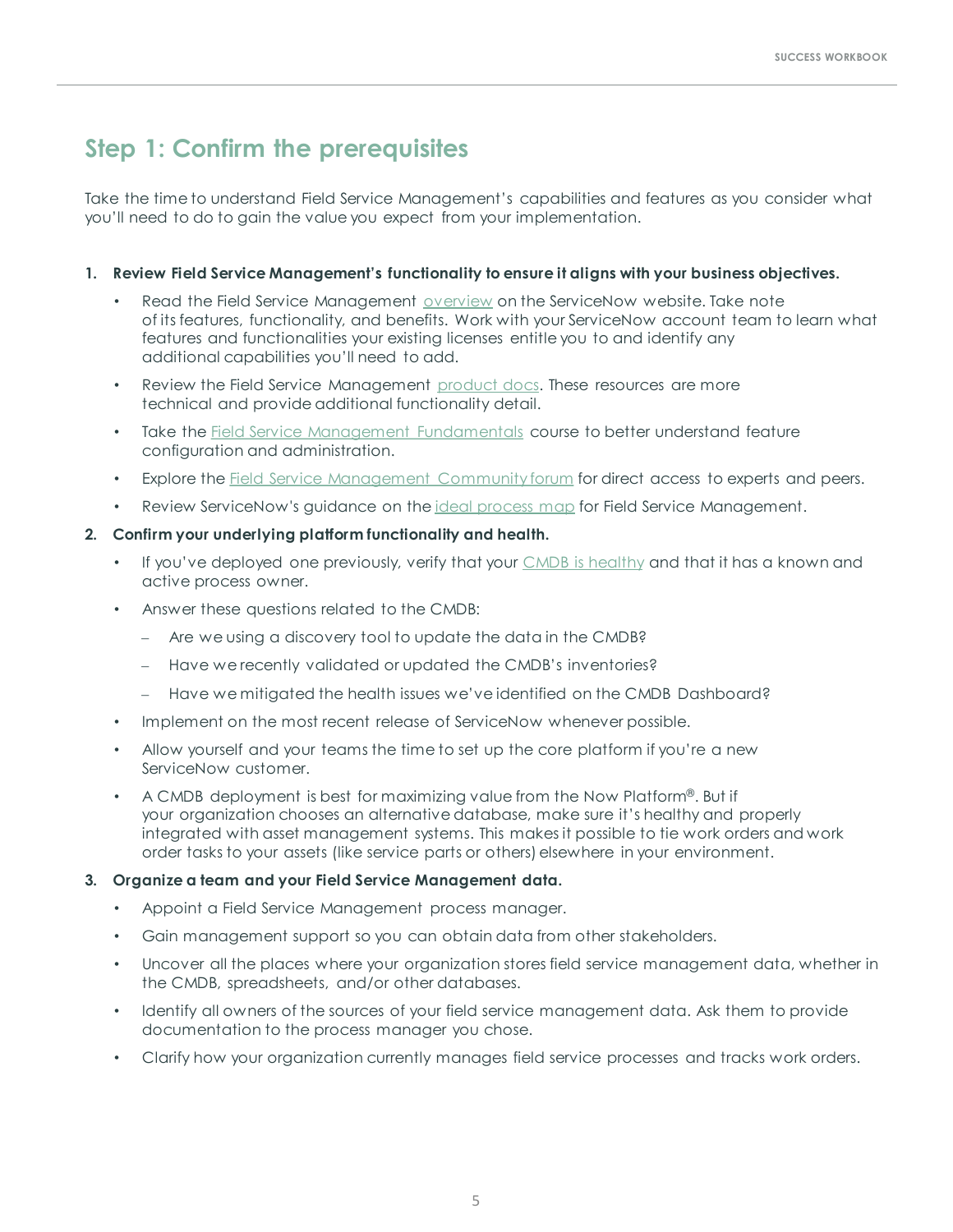### **4. Work with an implementation team with ServiceNow Field Service Management expertise.**

• This checklist is for readiness only and doesn't provide design, configuration, or testing activities. Work with ServiceNow experts with advanced knowledge of Field Service Management processes and the app's technical properties. If you don't have this expertise internally, we recommend a [ServiceNow certified partner](https://www.servicenow.com/success/playbook/partner-management-guide.html) or [ServiceNow Expert](https://www.servicenow.com/services/expert-services.html) Services for planning and assistance with execution.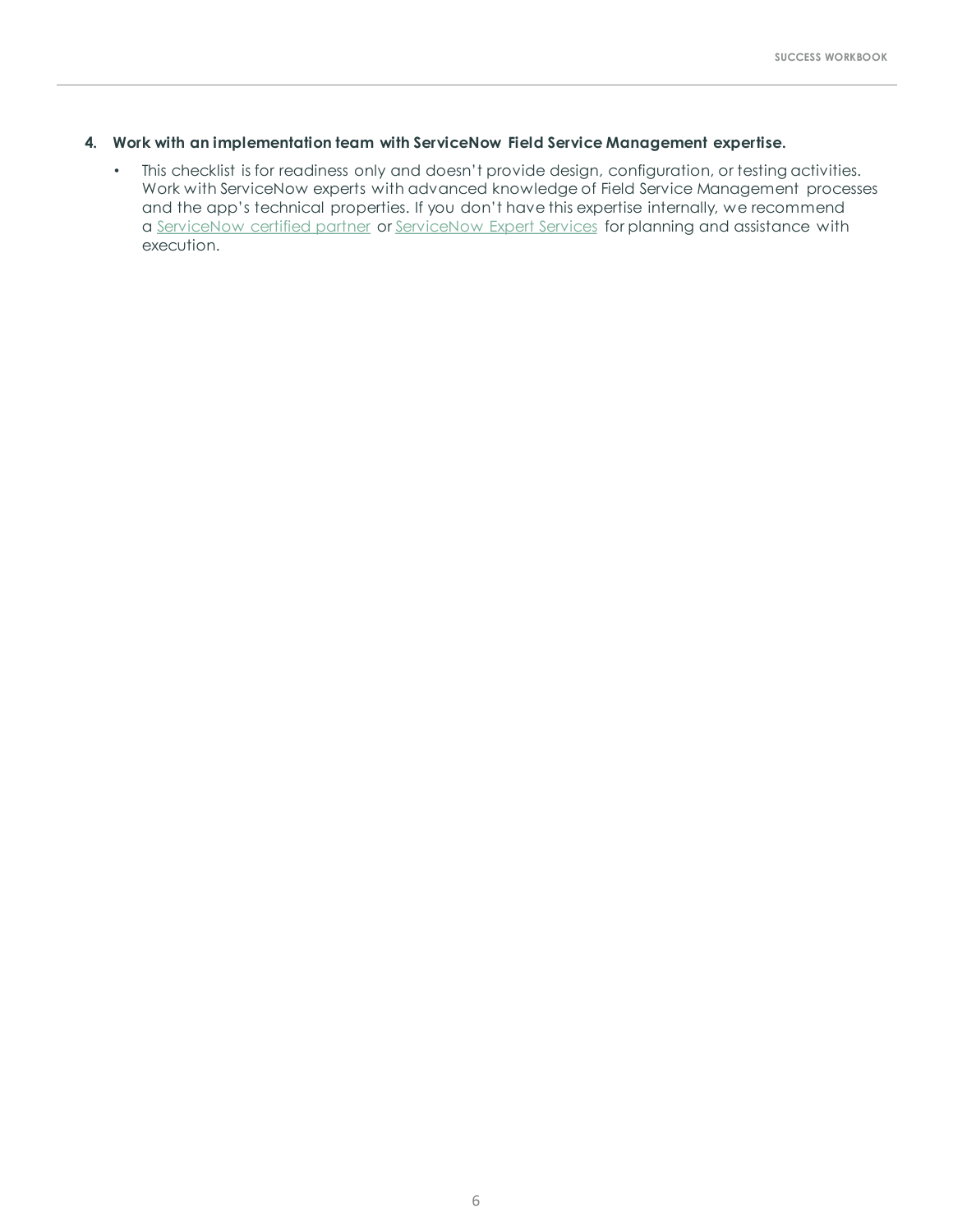# **Step 2: Refine your vision, business objectives, and measures of success**

You need a vision, business objectives, and measures of success that reflect the value of your field service management program to influence stakeholder support. Make sure you have a snapshot of the metrics in your present state that you can use as a baseline to compare against after you implement.

### **1. Document your key goals and identify the potential risks.**

- Consider and confirm your use cases for field service management, such as those for dynamic scheduling, dispatcher workspace, mobile agent, or contractor management.
- Use our [Success Checklist](https://www.servicenow.com/content/dam/servicenow-assets/public/en-us/doc-type/success/checklist/transformation-vision-outcomes.pptx) to make sure your vision cascades into clear and measurable business outcomes.
- Work with your executive sponsor to develop your business outcomes. Here are some exemplary business outcomes as examples:
	- Boost customer satisfaction with transparent work order management.
	- Increase preventive maintenance to maximize uptime and minimize outages.
	- ⎼ Increase field service agent efficiency and productivity.
	- Reduce information gaps to increase the probability of solving customer issues the first time.

### **2. Confirm how you'll measure and communicate your success.**

- Make sure each KPI is not only measurable but easy to observe.
- Align with data engineering on the viability of the KPIs they'll have to support.
- Here are some exemplary KPIs to consider:
	- ⎼ *% of agent utilization –* Track your agents' productivity over a given month or quarter.
	- ⎼ *SLA compliance rates*  Track how well you meet your customer SLAs.
	- ⎼ *Average closing time for work orders –* Track the end-to-end timeliness of intaking and closing work orders.
- <span id="page-6-0"></span>Review this [comprehensive list of the most commonly used KPIs](https://nowlearning.service-now.com/nowcreate?id=nc_asset&asset_id=0ed537f1dbb2a09073f4bc04b996194c) for monitoring and improving services.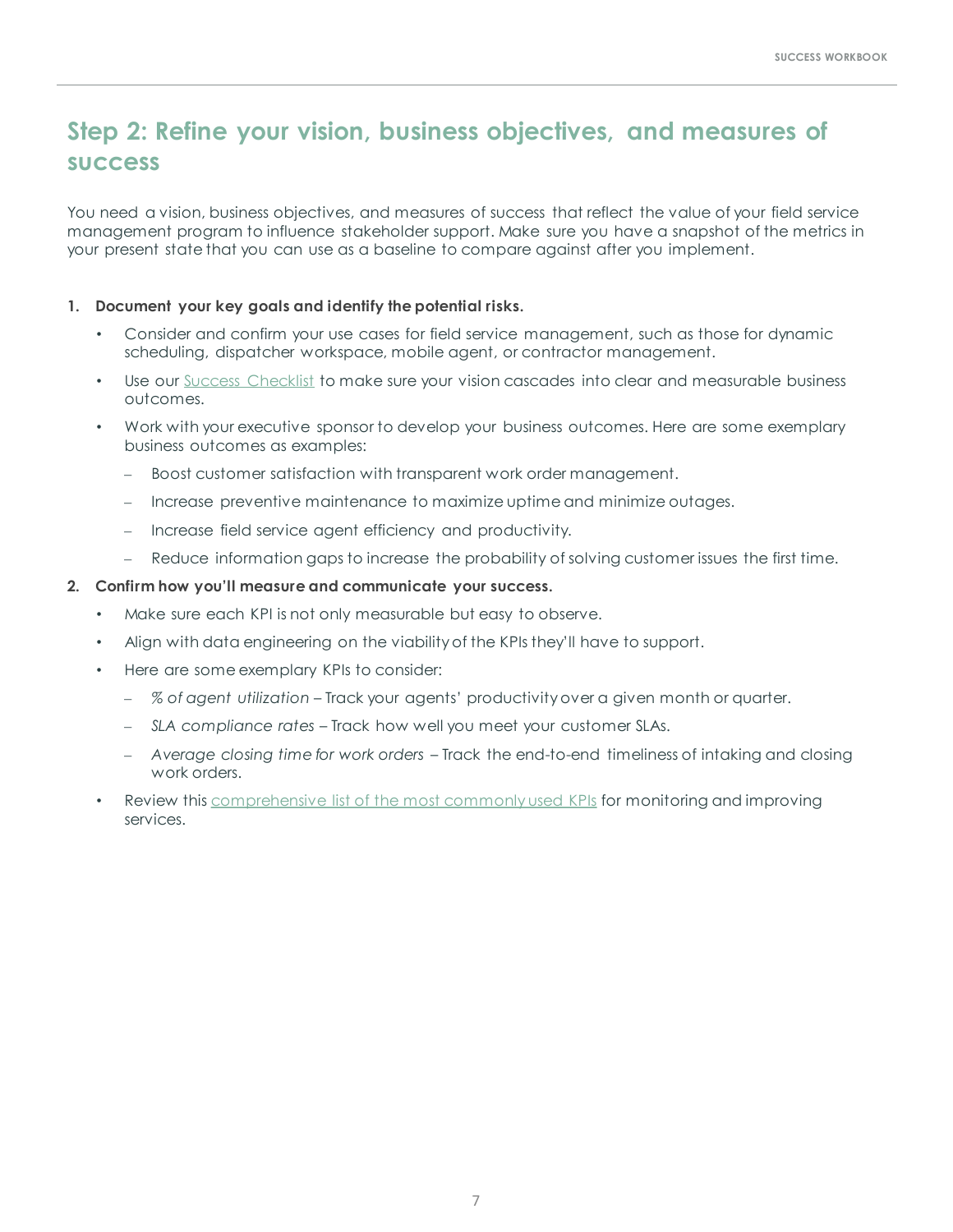# **Step 3: Asses your team's readiness**

To implement and maintain Field Service Management, involve multiple teams with specific, required skills. If you don't have the right team members in place, begin with a plan to engage them. *Don't* finalize your resourcing and project plans until you've assessed your team's readiness.

# **1. Identify and prepare your team members.**

- Name a project manager for implementation. This person should be experienced with leading Field Service Management implementations and using agile methodologies.
- Confirm that your [executive sponsor](https://www.servicenow.com/success/playbook/gain-executive-sponsor-guide.html) is committed and fully engaged.
- Confirm that your ServiceNow platform owner is committed and fully engaged. A senior manager to VP typically fills this role.
- Make sure that your existing approach and your organization is ready to fill the roles specific to Field Service Management:
	- **Administrator –** Manages the field service management data and controls and/or overrides all information in the Field Service Management application
	- **Service manager -** Manages the integrated team of initiators, qualifiers, dispatchers, and agents
	- **Initiator –** Creates work orders and assigns them to a qualification group
	- **Qualifier –** Ensures work order requests are comprehensive and creates work order tasks
	- **Dispatcher –** Schedules tasks, adds parts, and assigns tasks to agents
	- Agent Manages the actual tasks and performs work onsite

If your organization uses contractors to perform work, you'll also need to fill need these roles:

- **Internal contractor manager –** Manages the contractor companies that tasks are outsourced to
- **External contractor manager –** Manages the contractor company and reviews and assigns tasks to external agents
- **External Agent –** Works on assigned, outsourced tasks

Note: Depending on your organizational structure, a single person or team may fill the initiator, qualifier, and dispatcher roles.

### **2. Confirm that your team has had the proper training.**

- Your team needs to fill these roles with these skills:
	- ServiceNow systems administrators experienced in ServiceNow implementations and who've taken the [ServiceNow Fundamentals](https://nowlearning.service-now.com/lxp?id=overview&sys_id=e4383a8cdb5eff40de3cdb85ca96190e&type=course) course
	- **UAT and QC testers** with the appropriate testing skills
	- **Developers** with JavaScripting skills
- Most field service organizations are large—with thousands of FTEs—and so it may not be practical [for each initiator, qualifier, or agent, for example, to take the recommended](https://nowlearning.service-now.com/lxp?id=overview&sys_id=2567be84db1a7340760a7104399619c0&type=course) Field Service Management Fundamentals course. If this is your case, nominate two or three business process owners to represent each role. The nominees can take the fundamentals class and then train the rest of the team.
- <span id="page-7-0"></span>• Introduce system administrators and developers to [Now Learning](https://signon.service-now.com/bs_ssologin.do?RelayState=%252Fapp%252Fservicenowexternalprod_nowlearning_1%252Fexkm5nej6hTmvBxhf0x7%252Fsso%252Fsaml%253FRelayState%253Dhttps%25253A%25252F%25252Fnowlearning.service-now.com%25252Flxp%25253Fid%25253Dlxp_catalog%252526type%25253Dlive%252523live-classes&redirectUri=&email=) and [Now Creators](https://www.servicenow.com/now-creators.html) to encourage skills development.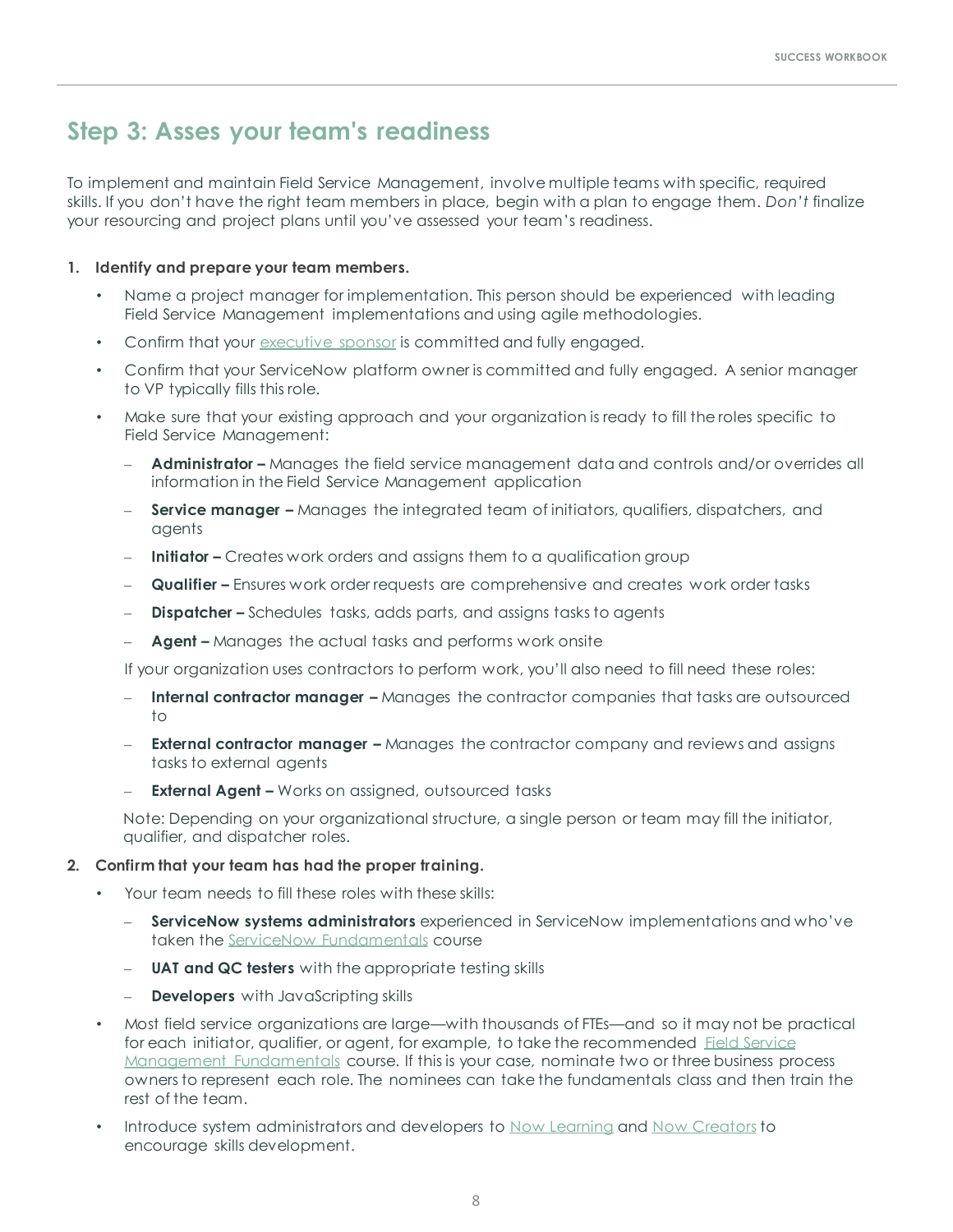- [Consider training your team with the Additional Recommended Courses for Field Service](https://nowlearning.service-now.com/lxp?id=overview&sys_id=e931e8d4db85a0107aa13df339961967&type=path)  Management learning path for additional skills when you're getting your organization ready for related capabilities.
- **3. Make sure your team members are available during the project.**
	- You won't know the estimated effort required or how many resources you'll need until the implementation scope and project plan are confirmed.



If you're engaging external ServiceNow experts for implementation, make sure your internal maintenance team is involved in the implementation design and configuration work so they can own and expand the platform after implementation.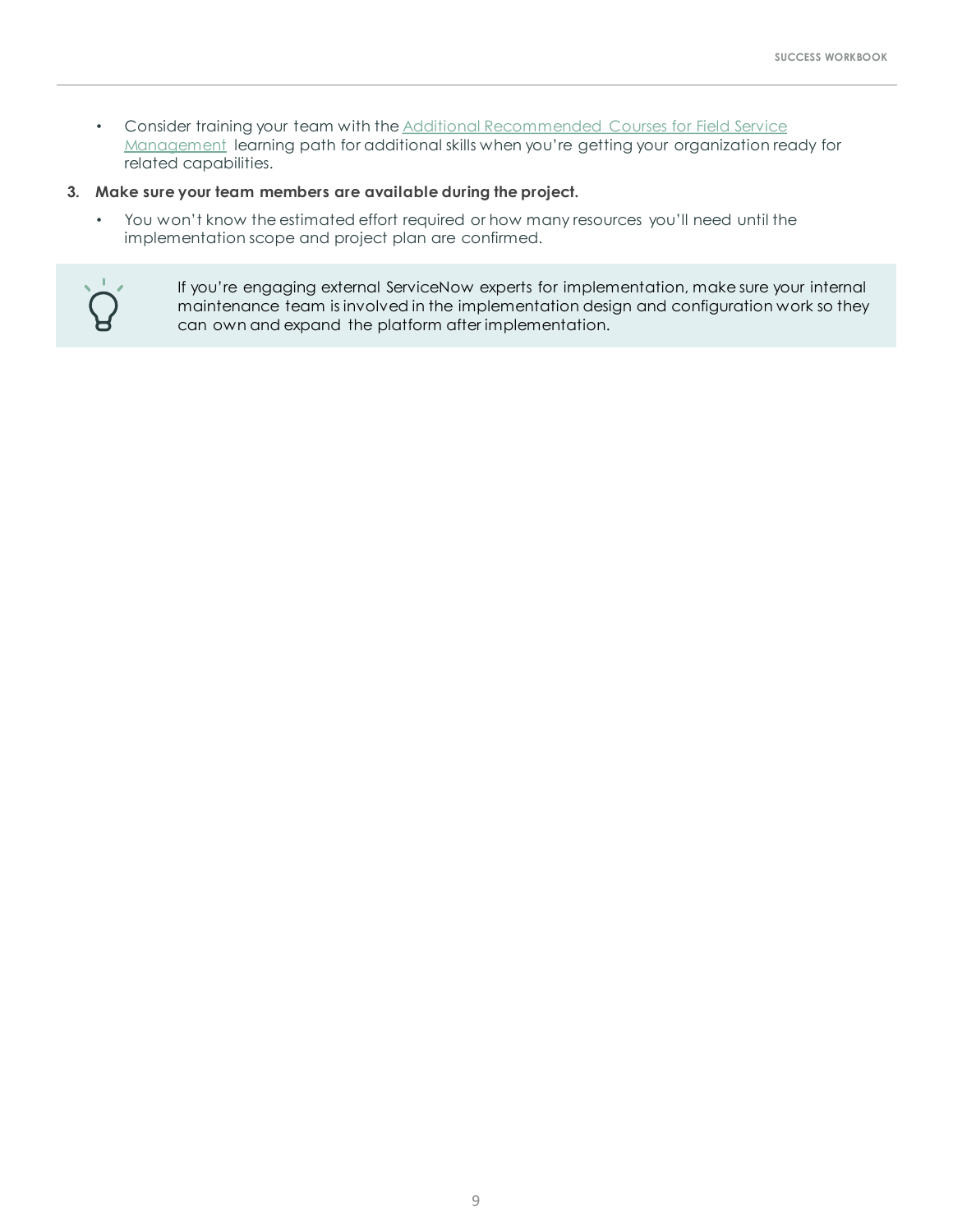# **Step 4: Create a structure for governance**

Governance for your field service management practice should include implementation and postimplementation governance.

- **Implementation governance** supports a successful go-live.
- **Post-deployment governance** supports the long-term success of Field Service Management in your environment.

Before it disbands, your implementation governance team should identify a post-implementation governance team to ensure the Field Service Management program does not lose momentum.

- **1. Establish an implementation governance committee that's strategic and operational for Field Service Management.**
	- Include your designated ServiceNow platform owner, business process owners (e.g., Field Service Management process owner, Field Service Management service manager, Field Service Management administrator), project manager, and other business and technical stakeholders as required.
	- Your executive sponsor should chair this committee.
	- Define a meeting cadence, standard agenda, and decision-making process.
	- The standard agenda includes:
		- ⎼ Communicating project objectives that are clearly identified and prioritized
		- Reviewing measures of success for Field Service Management, IT and operations, and the larger enterprise
			- **.** These measures of success for Field Service Management should come from the goals and metrics you discovered in [Step 2.](#page-6-0)
		- Listing organizational change management activities (communications and training) that support Field Service Management
			- Details are in [Step 5.](#page-10-0)
	- Your governance committee will produce deliverables that will delineate:
		- ⎼ Processes to prioritize known technical obstacles and strategies to resolve them
		- Standard demand intake and prioritization processes to review requests for new Field Service Management functionality
		- Policy documents defining asset purchasing, reclamation, and disposal
		- Additional policy documents required to support your specific business objectives and regulatory audit requirements

<span id="page-9-0"></span>

**The governance structure you establish for implementation should set an initial baseline for the governance you'll need for a post go-live operating model, especially to manage demand. See our resources on [governance](https://www.servicenow.com/success/playbook/governance-process-policies-team.html) for additional details.**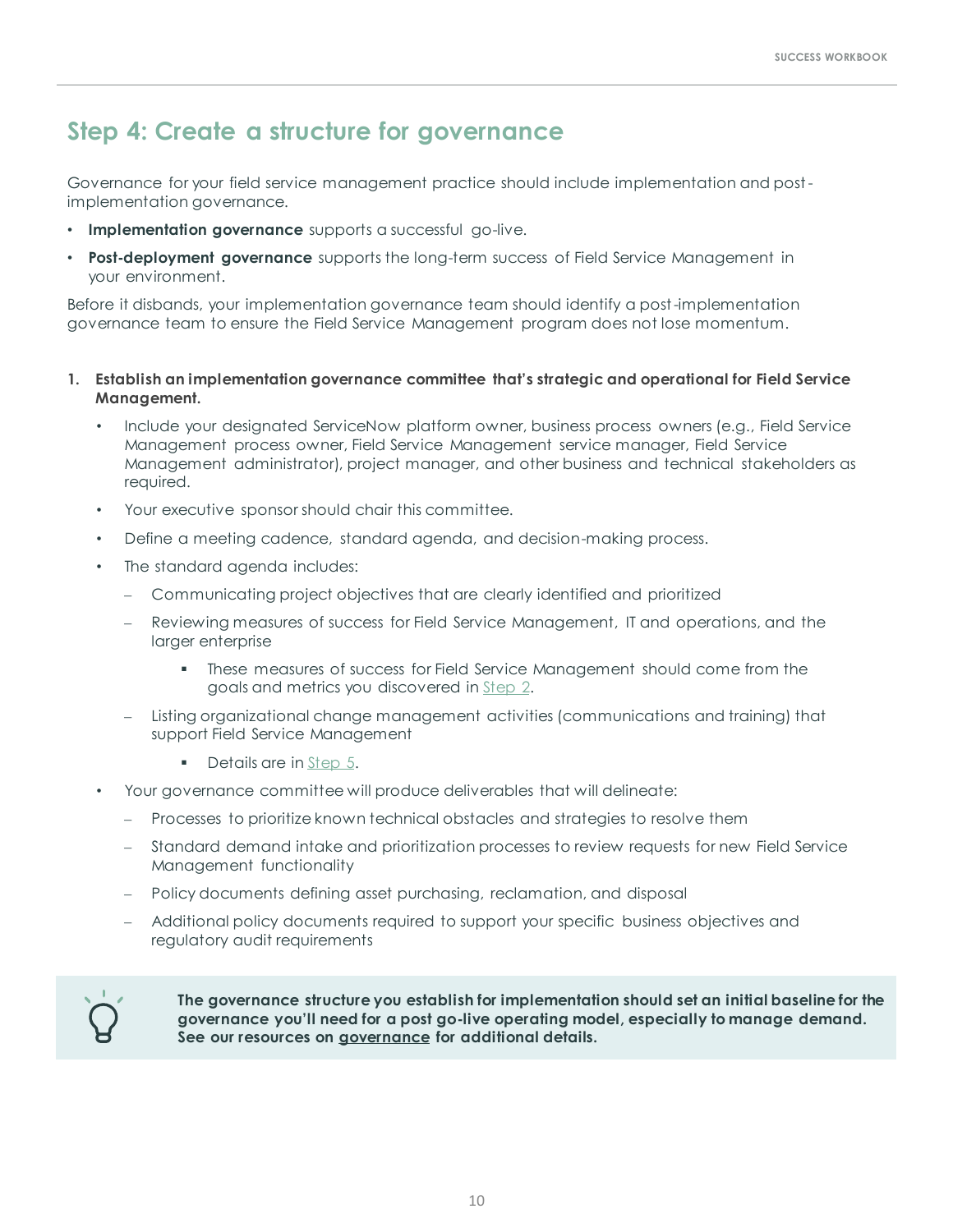# **Step 5: Plan your communications and user training**

Consider how your organization will be affected by implementing Field Service Management. Some groups may perceive the change as negative, and it's important for them to understand the value Field Service Management brings to the organization.

# **1. Build a marketing plan to encourage adoption and explain the implementation's benefits.**

- Confirm that you have leadership support and an executive sponsor for an organizational change management (OCM) program.
- Include budget for a program lead and/or ServiceNow expert support. Have the leadership team provide an explicit definition of the communications and training plans.
- Conduct a [readiness review](https://www.servicenow.com/content/dam/servicenow-assets/public/en-us/doc-type/success/quick-answer/organizational-readiness-assessment.pdf) to measure how prepared your stakeholders are for the organizational change required to support Field Service Management. Do this *before* you hold your design discussions. Tailor the readiness review to your Field Service Management implementation.
- Use the [OCM Success resources](https://www.servicenow.com/success/playbook/change-management-plan-guide.html) to create a plan and develop an impact analysis and risk assessment.
- Develop a communication strategy to make sure you use the best modes of communication for your audience.
- Establish a regular meeting cadence to keep the marketing plan on track.

# **2. Build a training plan for all user types.**

- Create a training plan for end users (that is, your population of initiators, dispatchers, agents, etc.) so they're prepared to use the system at go-live. This is separate from the platform training for systems administrators and business process owners described in previous steps.
	- $-$  The business owners, usually in coordination with OCM representatives, can own and deliver this training for the rest of your end user population.
- <span id="page-10-0"></span>Consider using ServiceNow [custom training and adoption assistance.](https://www.servicenow.com/content/dam/servicenow-assets/public/en-us/doc-type/other-document/servicenow-custom-training-and-adoption-datasheet.pdf)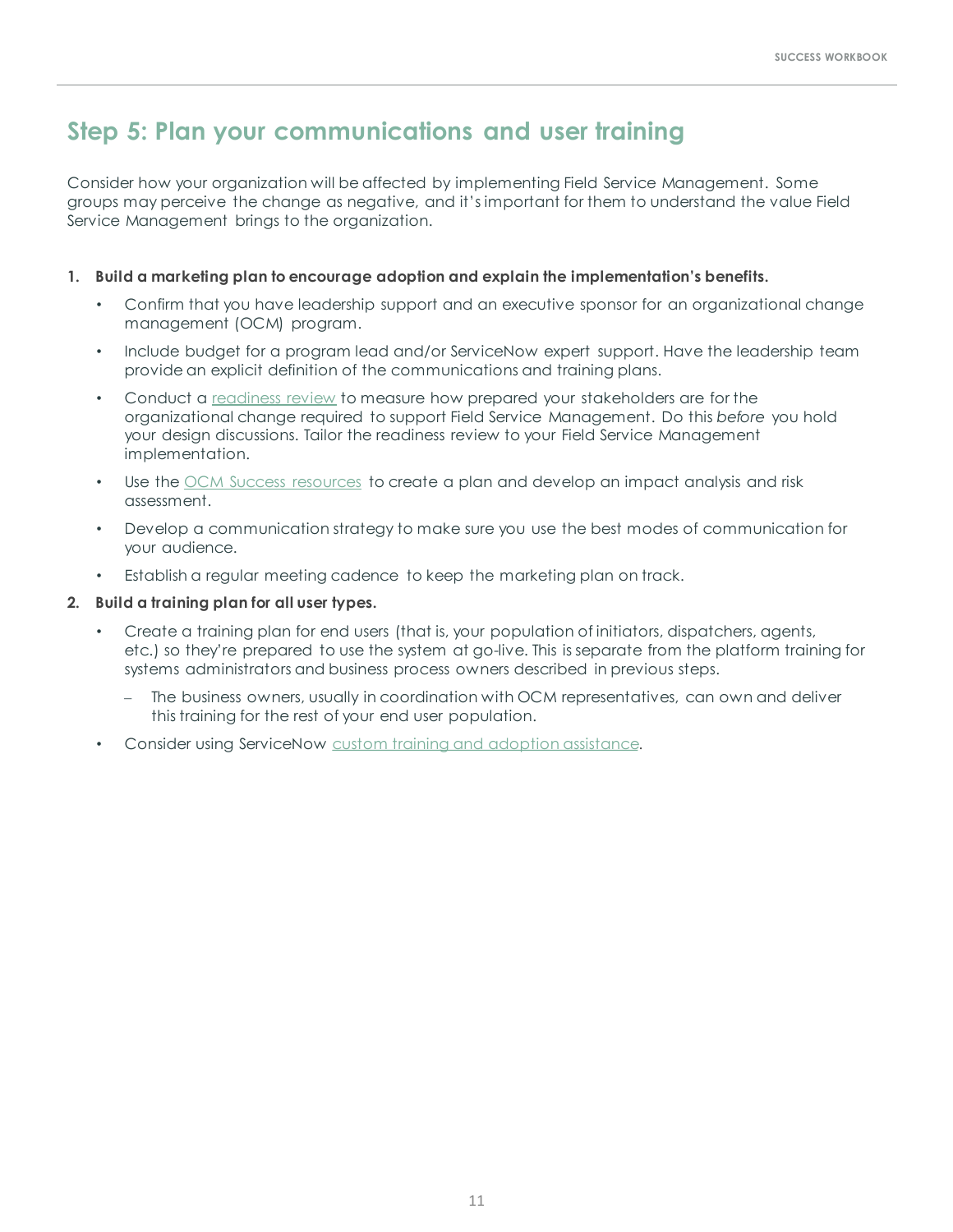# **Step 6: Plan your implementation design**

The implementation design process involves multiple teams, collaborative decision-making, and a thorough understanding of your current processes and technical environment. Because of this, it can often take weeks or longer to collect the necessary information, coordinate the right people, and solidify decisions during the design phase. When you follow the action items this step, you can proactively collect design-related information and initiate engagement with the required stakeholders. This will improve and speed up the design process.

*If you're engaging a ServiceNow-certified partner or ServiceNow Expert Services to create an implementation project plan, provide the items in this section to enhance your project planning conversations. If preferred, complete this section with your services partner.*

# **1. Learn about your current processes and collect supporting documents.**

- Capture how your field service organization is structured according to role, group, and geographic location.
- Map out the field service experience as it exists today, from initiating a work order to dispatching subsequent work order tasks to the agent closing them. Document the processes for request intake, qualification, scheduling and dispatch, and inventory storage and procurement.
- Make sure you understand the business logic for dispatching activities, especially the logic for groups, territories, skills, and other ways of ranking agents and technicians.
- Document the states related to work orders and work order tasks. Then identify those states that don't align with your existing processes. Don't alter the out-of-the-box state configurations unless you specifically design for those alterations in mind. Otherwise, you could have significant implementation issues.
- Document how your organization categorizes requests (internal, external, or both). Also document the criteria for any field service management you outsource.
- If you have contractors for outsourced field service management work, document the process for onboarding them.

### **2. Document the required integrations.**

- Get to know your data strategy and what data you'll need to migrate and integrate for Field Service Management.
- Review these [typical integration options](https://nowlearning.service-now.com/nowcreate?id=nc_asset&asset_id=0d30bfbddb72a09073f4bc04b996195a) and their various use cases.
- Identify other enterprise applications you use that impact the Field Service Management workflows, specifically applications related to inventory management, order management, invoicing, IoT devices, CRM, and ERP.
- Prepare for integrations with real-time mapping services, such as [Google Maps API.](https://nowlearning.service-now.com/nowcreate?id=nc_asset&asset_id=6c79ff75dbb2a09073f4bc04b9961946)
- Determine whether you'll need to migrate existing case history or knowledge articles from another system into Field Service Management.

# **3. Identify the priorities for a phased approach.**

- Deploy Field Service Management to a single geography or group first to assess gaps in technology and process. Ask for specific feedback to help you mitigate risks in the general rollout.
- <span id="page-11-0"></span>• Limit feature creep in the pilot. Start with core Field Service Management processes before you roll out more advanced capabilities, such as [Performance Analytics,](https://www.servicenow.com/products/performance-analytics.html) [Predictive Intelligence](https://www.servicenow.com/products/predictive-intelligence.html), and [Virtual Agent.](https://www.servicenow.com/products/virtual-agent.html)